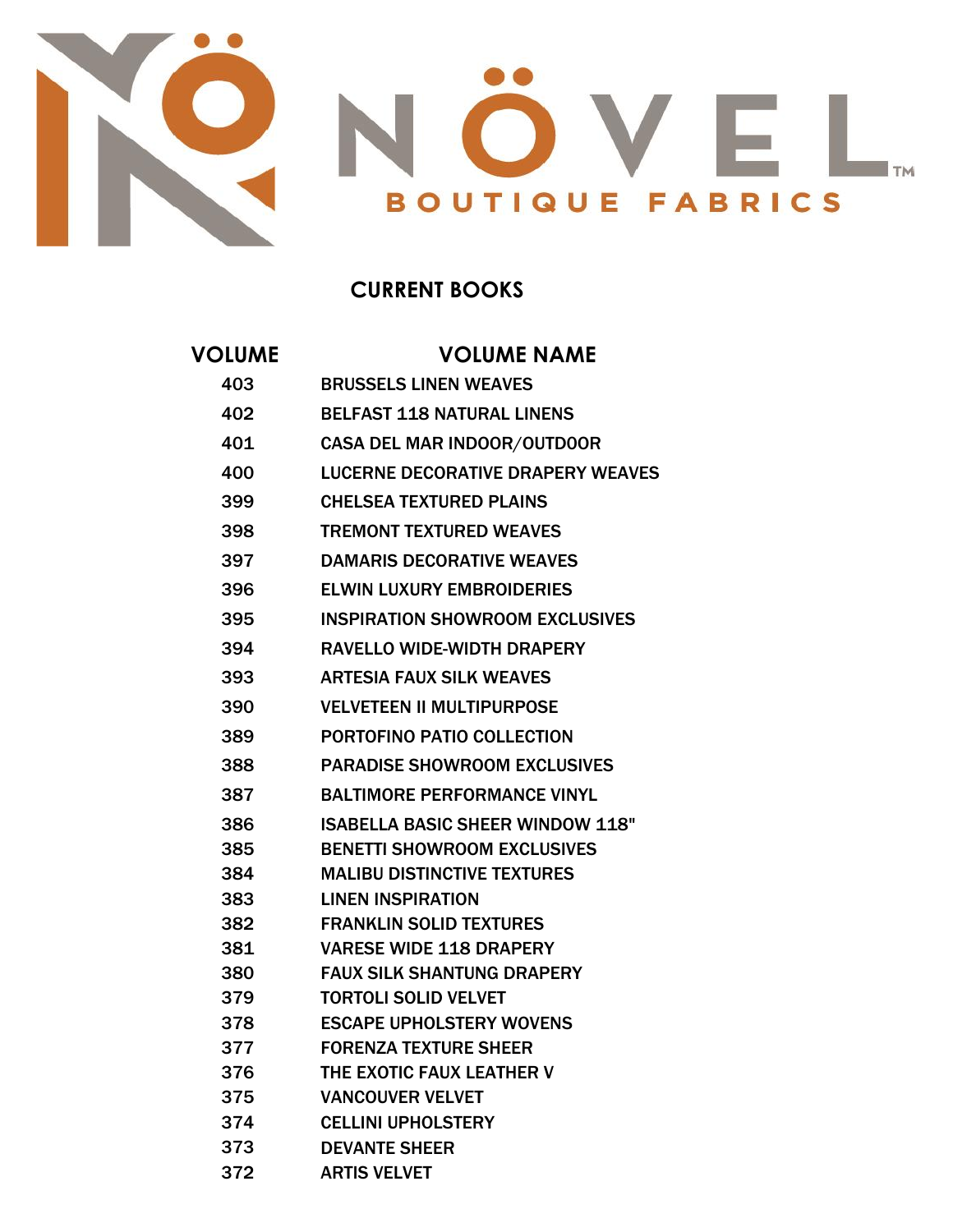



- CONSTANTINA JACQUARD DRAPERY
- ARDEN TEXTURES
- INTALGIO TEXTURE
- HADDON LINEN
- MYSTIC FAUX SILK DRAPEY
- ROSSINI VELVET
- METROPOLIS WEAVES
- GRANDIS DECORATIVE WEAVES
- ELEGANCE COLLECTION
- THE EXOTIC FAUX LEATHER COLLECTION IV
- FIORA SHEERS 118"
- COURTLAND MULTIPURPOSE
- MILANI LINEN JACQUARD PRINTS 118"
- PALAZZO VELVETS
- ESSENTIAL SILKY TEXTURE
- SHANTUNG 100% POLYESTER
- ITALIA LINO 118"
- DRAPERY 118" BERGAMO
- DRAPERY VELVETEEN
- SHEER LINEN INSPIRATIONS 118"
- LUXE VELVET
- THE EXOTIC FAUX LEATHER COLLECTION III
- DISTINCTIVE TEXTURES II
- DISTINCTIVE TEXTURES I
- MODERN ELEGANCE MULTI PURPOSE JACQUARDS
- SHEERS WINDOW
- CRUSHED VELVET
- OVATION (OUTDURA)
- LINO FINO 118"
- MODA ITALIA 118"
- OUTDURA INDOOR/OUTDOOR
- THE PERFORMANCE FAUX LEATHER COLLECTION
- 
- EURO VELVET COLORS
- EXOTIC FAUX LEATHER II
- EXOTIC FAUX LEATHER I
- 
- SHEER TERGAL
- FANTASY SILK III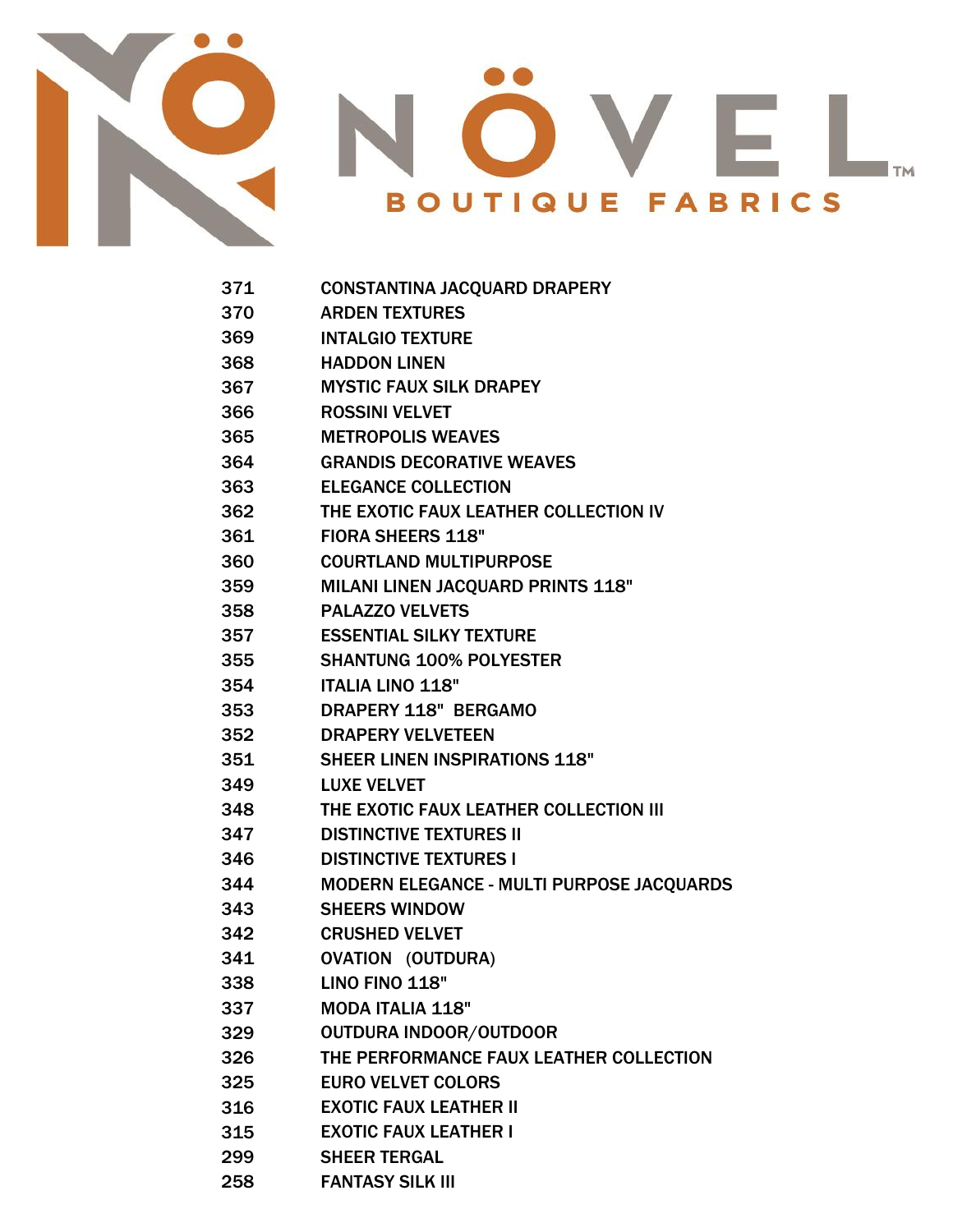

## $\bigcap$  $\mathsf{T}$ <sub>TM</sub> **BOUTIQUE FABRICS**

| 239 | <b>DIMENSION OF BEADS</b>                  |
|-----|--------------------------------------------|
| 238 | <b>ELEGANCE TRIM COLLECTION</b>            |
| 201 | <b>DIMENSION OF BEADS</b>                  |
| 200 | <b>SOFT IMPACT</b>                         |
| 183 | <b>LININGS</b>                             |
| 166 | <b>MENDEL TEXTURE WEAVE</b>                |
| 165 | <b>SEVILLE TEXTURE WEAVE</b>               |
| 164 | <b>BARCELONA DECORATIVE TAPES</b>          |
| 162 | <b>DRAPERY 118" ALLURE</b>                 |
| 161 | <b>INDOOR-OUTDOOR MARINE VINYL</b>         |
| 160 | <b>WRANGLER FAUX VINYL</b>                 |
| 159 | <b>VASARI DECORATIVE TAPES</b>             |
| 158 | <b>MONTANA FAUX LEATHER</b>                |
| 156 | <b>ASTRATTO INNOVATIVE VELVETS</b>         |
| 155 | <b>ZENITH BOLD TEXTURED WEAVES</b>         |
| 154 | <b>SAFARI TEXTURED WEAVES</b>              |
| 153 | <b>GENEVA TEXTURED WEAVES</b>              |
| 151 | <b>MICROFIBER VELVET</b>                   |
| 148 | <b>SHOWROOM GALLERY 9/CUT VELVET PRINT</b> |
| 147 | <b>STELLAR TEXTURE WEAVES</b>              |
| 146 | <b>FURNITURE UPHOLSTERY SOLIDS</b>         |
| 145 | <b>ALSTON</b>                              |
| 144 | <b>ARCADIA VELVET TEXTURED WEAVES</b>      |
| 143 | <b>SHOWROOM GALLERY 5</b>                  |
| 138 | <b>MOUNTAIN FAUX FURS</b>                  |
| 134 | <b>VINYL COLLECTION</b>                    |
| 133 | <b>TRIMMING COLLECTION</b>                 |
| 123 | <b>DECORATIVE RHINESTONES</b>              |
| 122 | <b>DECORATIVE NAIL HEADS</b>               |
| 120 | <b>NOVEL TASSEL COLLECTION</b>             |
| 119 | <b>NOVEL TRIMMING COLLECTION</b>           |
| 118 | <b>OUTDOOR MARINE VINYL</b>                |
| 117 | <b>BURNT RUST COLLECTION</b>               |
| 116 | <b>OLD GOLD COLLECTION</b>                 |
| 115 | <b>RENAISSANCE GOLD COLLECTION</b>         |
| 112 | <b>DECORATIVE PILLOWS INSERTS</b>          |
|     |                                            |

NOVEL WOOD COLLECTION